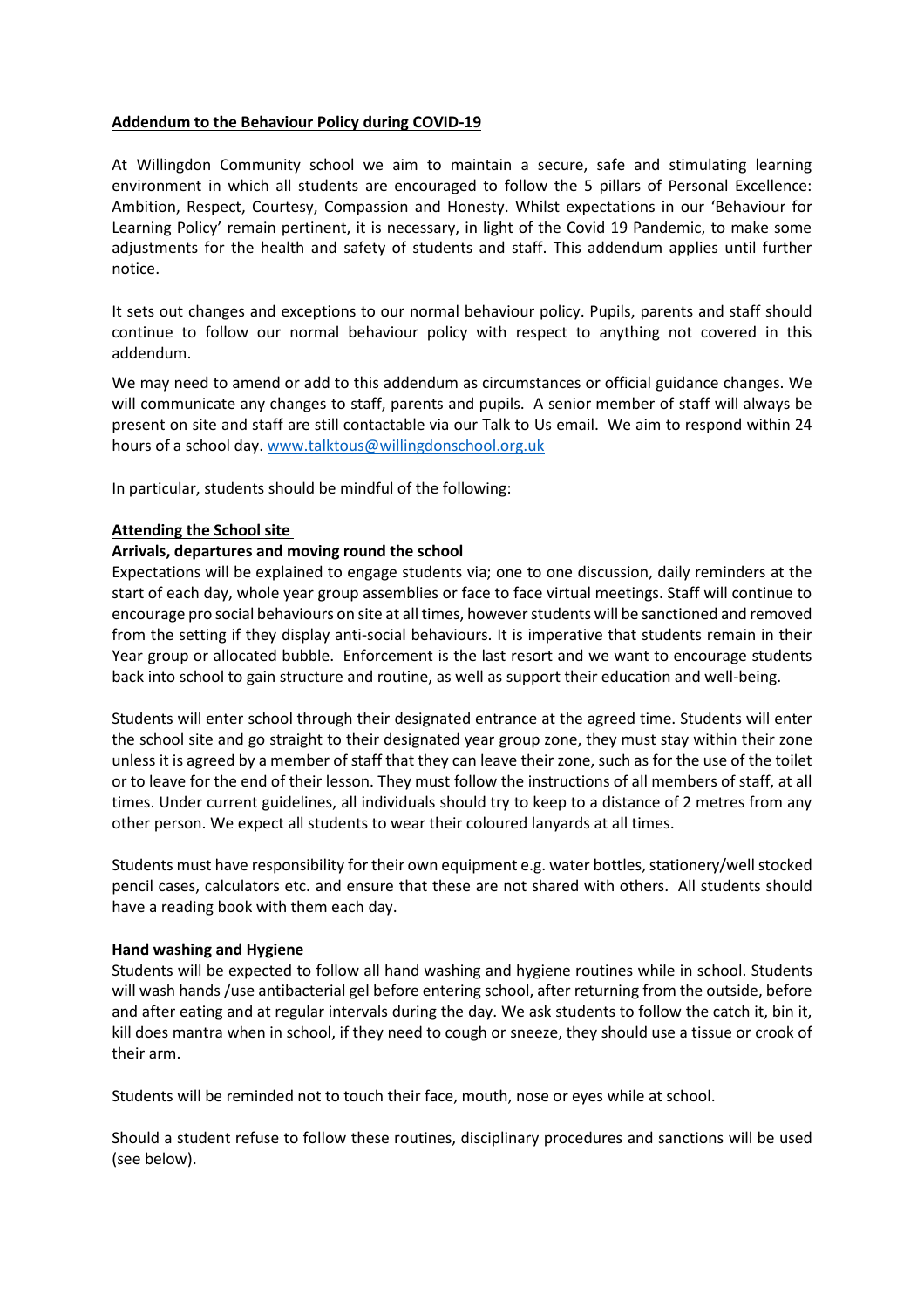### **Social Distancing**

Students will be expected to socially distance from their peers and adults in school and on the playground/field at all times, remaining in their designated year team zones. Students will be placed in a seating plan and should remain in their seat unless asked to move by a member of staff.

When students enter their zone, they will be expected to go straight to their classroom and their table/seat and nowhere else in the room.

Students will put their hand up if they need an adult's support, they will not get out of their seats. Members of staff will ensure that students, wherever possible, adhere to social distancing measures. Where students are not complying, the usual disciplinary procedures and sanctions will be used (see below).

### **Toilets**

Each year team will have suggested toilets to use, current guidelines does not require separate toilet blocks for individual year teams. Students will be supervised and encouraged to use the toilets one at a time. When a student has finished in the toilet, they must wash their hands for the recommended time of 20 seconds – information posters will be visible to ensure students understand how to wash their hands effectively.

### **Break times**

Students will have a designated zone and food outlet to use during break times. Students will be expected to remain socially distant from both peers and adults during break times. Students must stay in their designated area and use the correct food outlets at all times. Where students are not complying, the usual disciplinary procedures and sanctions will be used, see details below.

#### **Mask Wearing**

Students are expected to wear masks to and from school when using the public transport. They are also expected to wear these in the communal areas; corridors and any areas where seating plans would not allow us to safely track and trace students, following new Government recommendation at the start of the national lockdown on 5<sup>\*</sup> November 2020. Students identified as exempt, will not be expected to wear masks. Failure to wear a mask will result in a student being placed under supervision.

#### **Rewards**

Teachers will be encouraged to use the reward system where possible during Covid-19. Members of staff will seek opportunities to praise individuals for their displays of personal excellence, good work, attitude or positive behaviour, and show recognition, if these are brought to their attention. Above all praise and encouragement should be used as much as possible.

#### **Behaviour in school**

If a student's behaviour is deemed high risk, for example, refusing to adhere to safety measures such as, hand washing, social distancing, remaining in their zones or deliberate behaviours that put themselves or others at risk, such as spitting or deliberately coughing at people, the usual process of Warn/Move/Remove will not be adhered to by teachers. - The witnessing member of staff will have a private conversation with the student to explain why we are having to follow the COVID-19 guidelines.

A member of staff will remove the student from the situation and again reiterate why we are having to follow COVID-19 guidelines. A discussion around the severity of the situation will be had and parents informed.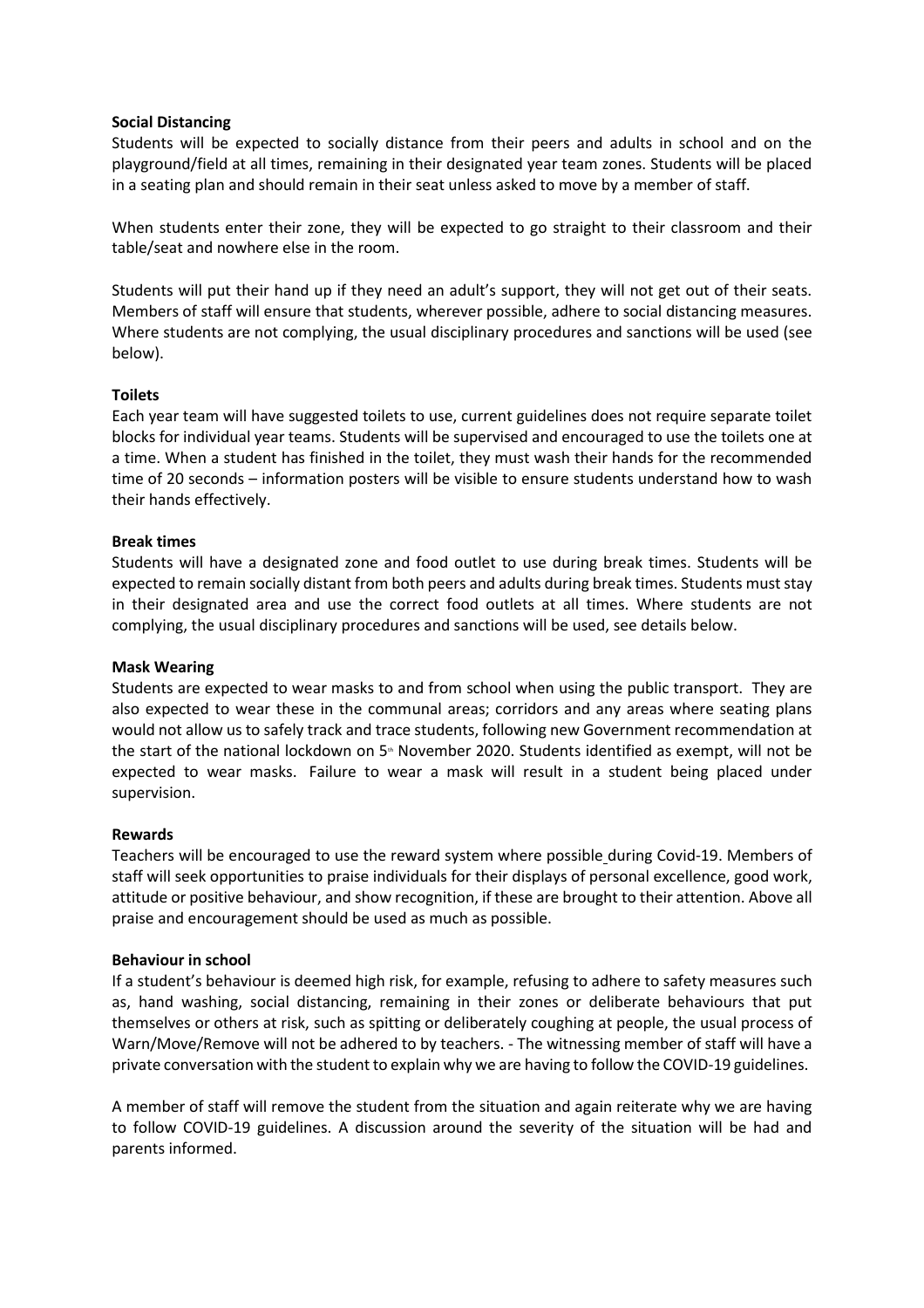Should the anti-social behaviours warrant a protective consequence, students will be dealt with by a member of the Senior Leadership Team and parents will be contacted immediately for students to return home and continue in their remote learning environment. This level of enforcement will result in a fixed term exclusion in line with Exclusion guidance for severe breaches to health and safety. Protective consequences (Enforcement) are a last resort and we want to encourage pupils back into our setting to gain some structure and routine, as well as support their learning and wellbeing.

All staff deserve the upmost respect during these challenging times and all students should respond to the requests made by any adult. This should be without challenge and all students should accept that an adults' decision is final. The following sanctions and enforcement procedures will be used if students interrupt their own and other student's learning:

- For lesson interruptions (such as tapping/calling out/speaking/verbal interruptions to the lesson and interrupting learning of others), conversation(s) with students(s) will receive a verbal warning (Warn). We will be unable to adhere to the Move system as students must remain at their designated table at all times. This will be logged as B1 on the behaviour log by the supervising teacher.
- For repeated issues the Duty DoSP will be used to resolve the issues and carry out siwft restorative conversations. This will be logged as B2 on the behaviour log (previously a remove). Please note the school will not have the capacity to relocate the student to another location in the learning environment on the school site due to minimum staffing, therefore, the usual 'Remove/Buddy' will be within the year zone and a sanction applied, tis may result in loss of Breaktime. If the situation escalates, 'call out' can then be used for Senior Leadership support and parents will be contacted to remove the student from the in-school provision. This will result in a Fixed Term exclusion and parents contacted immediately to collect the student or seek permission for them to leave site.
- For any B2 behaviours such as verbal abuse, violence, defiance, damage to property, racial/homophobic abuse or any hatred displayed, parent/carers will be contacted and the situation could escalate and this will be recorded as a Fixed Term Exclusion.
- For antisocial behaviours that affect the health and safety of students and staff, a fixed term exclusion may be used.

# **Remote learning rules**

If pupils are not in school, we expect them to follow all of the rules set out below.

Parents should also read the rules and ensure their children follow them. Parents should contact their child's Director of Student Progress if they think their child might not be able to comply with some or all of the rules, so we can consider alternative arrangements with them and support them with their learning.

Expectations:

- Be contactable during the school day between 8:30am and 2:50pm
- Complete work and tasks to the deadline set by teachers
- Seek help if they need it, from teachers or teaching assistants
- Alert teachers if they're not able to complete work
- Use proper online conduct, such as using appropriate language in messages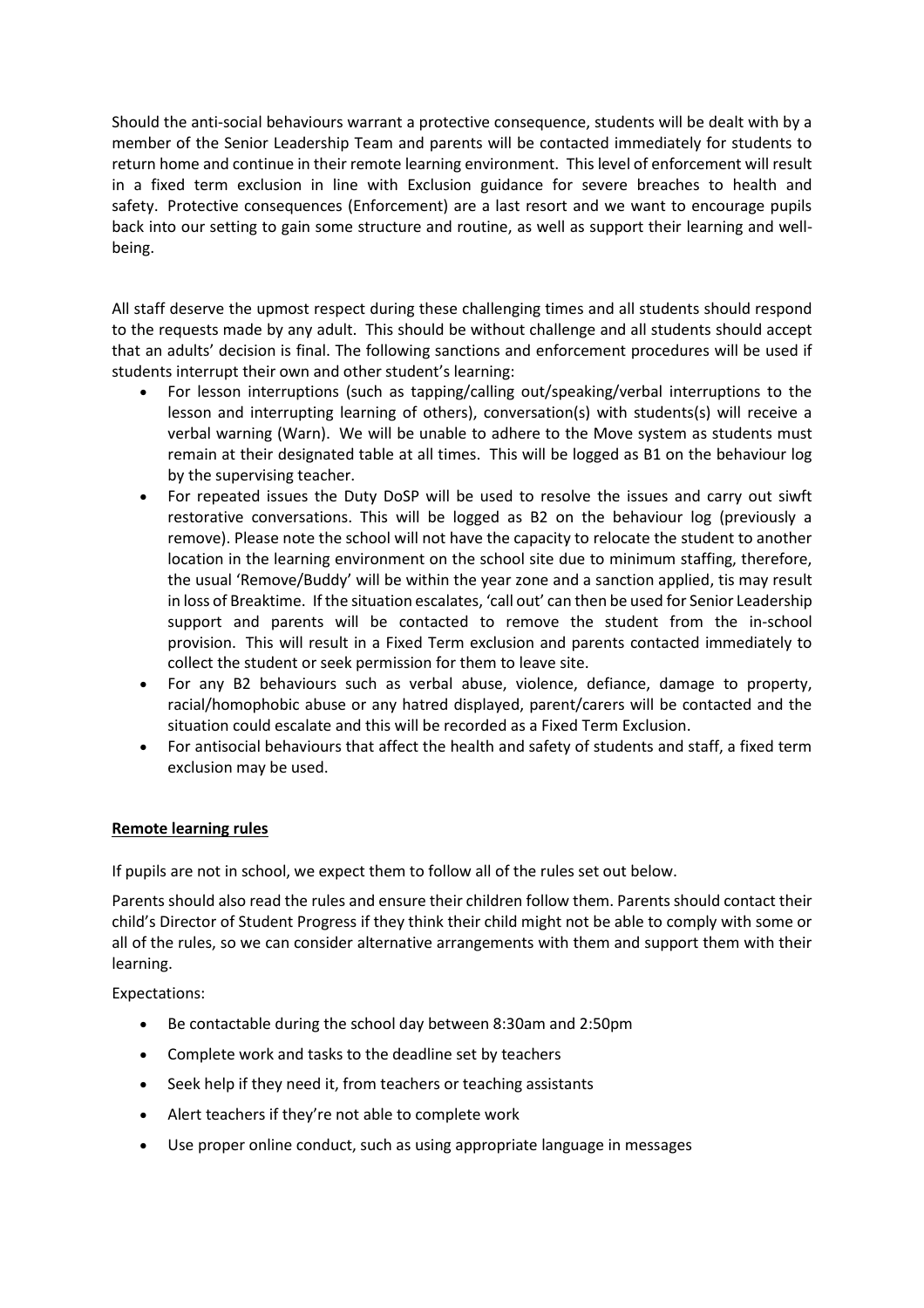When interacting with other students and staff online, students should always be kind, respectful and courteous to each other and obedient to staff, remembering at all times that they are teachers and that teachers are not 'friends' with, or peers to, students. Expectations have been made explicitly to educate and engage students in pro social behaviours. Students and parents have been contacted via email and the expectations explained via whole year group assemblies and at the start of every lesson. Staff will continue to encourage pro social behaviours however sanctions can and will be enforced if expectations are not met and anti-social behaviours need to be addressed.

Students should never attempt to contact staff via social media or make comments about staff on social media platforms. School email and recognised platforms e.g. Edulink, Google classroom, Google Meets should only be used to contact staff. Any inappropriate comments to staff online, will be taken very seriously and could result in a referral to the police. All comments will be recorded on student behaviour log. This is also the case of for any online bullying towards other students or peer-on-peer abuse that is disclosed to the school during this time.

Students should be aware of the following:

- Students' behaviour and comments should be exemplary, reflecting how they would behave in a school-based lesson.
- Students should address teachers and refer to peers as they would do in a classroom setting.
- If any student behaves inappropriately, the student will be referred to Middle/Senior leadership teams and removed from the online lesson until the incident is reviewed and resolved.
- Students are prohibited from taking screenshots, recording lessons or engaging in private chats during online lessons. Lessons are recorded and the chat function is monitored by an additional member of staff.
- All cameras should be switched off.
- Students should not use class codes to access remote teaching for another person's lesson. Only those issued by their teacher leading their learning should be used.
- All supplementary work should be submitted by the deadline set on Edulink.

# **Rewards**

Students should ensure they submit their work regularly via google classroom or email directly to the teacher and inform their teachers of their progress so that teachers can reward effort for 'Independent learning'.

# **Students with Special Educational Needs**

The school acknowledges that children will have had a range of different experiences during the lockdown period which may have an impact on their behaviour presentation upon return to school. Some may present with frustration as a result of being isolated from friends or having missed a significant event or experience; e.g. exams, school trip, etc. Others may have experienced bereavement or loss or another, real or perceived, traumatic episode. For many, the process of reengagement with learning and the school community, under unusual circumstances, may require some additional input and encouragement.

As a result of these varied experiences students may present with behaviour that is not usual, this may include;

- ∙ Anxiety; lack of confidence
- ∙ Challenging behaviour; fight or flight response
- ∙ Anger; shouting, crying
- ∙ Hyperactivity and difficulties maintaining attention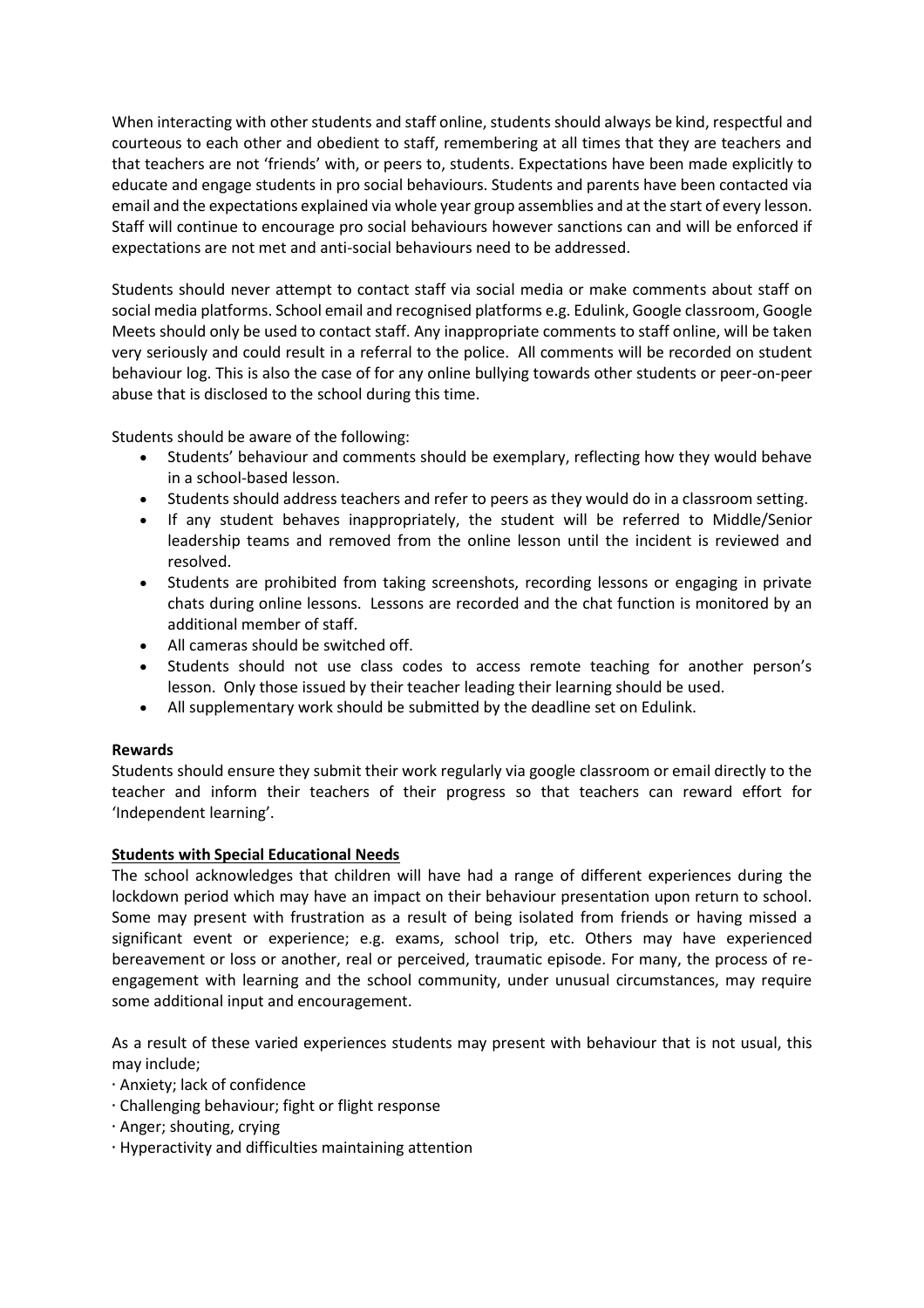For some students, including those with attachment concerns or SEN, and especially those with autism, the change in routines and lack of familiarity will require additional adjustment. The school recognises that behaviour could be a sign that for some individual students, there is an unfulfilled need and that the behaviour is communicating that there is a problem. The school will undertake an individual risk assessment for the student and use reasonable endeavours to make the necessary adjustments to reduce the stimulus that may trigger a behavioural response. Students with SEN are recognised as being particularly vulnerable and therefore have an urgent need to be re-integrated back into school as soon as reasonably possible. The school will work closely with parents to implement supportive strategies that will inform an appropriate response. If necessary, the school will seek external support from other agencies such as Educational Psychologists or Early Help.

\*\*\*\*\*\*\*\*\*\*\*\*\*\*\*\*\*\*\*\*\*\*\*\*\*\*\*\*\*\*\*\*\*\*\*\*\*\*\*\*\*\*\*\*\*\*\*\*\*\*\*\*\*\*\*\*\*\*\*\*\*\*\*\*\*\*\*\*\*\*\*\*\*\*

# Appendix A; Behaviour during live learning sessions

- Inappropriate behaviour (single lesson) For example: Inappropriate comment on chat or inappropriate content submitted. Warning issued and logged by teacher on behaviour log as a WARN.
- Repeated inappropriate behaviour (single lesson) for example: Inappropriate comment on chat or inappropriate content submitted. Inform the student that they are being removed from the learning environment, remove the student and notify Director of Learning and Director of Student Progress (DOSP), logged by the teacher on behaviour log as B2 REMOVED LIVE LEARNING. If the student persists in attending the lesson, staff to contact IT and have the user ID blocked.
- Repeated inappropriate behaviour across a series of lessons. Inform the student, that they are being removed, remove the student and notify Director of Learning(DOL). DOL to contact home to discuss with parent, logged by the (DOL) as B3 LIVE LEARNING WITHDRAWN. DOL communicates with DOSP. If the student persists in attending the lesson, staff to contact IT and have the user ID blocked.
- Repeated inappropriate behaviour after DOL intervention. Inform the student, that they are being removed permanently, remove the student, DOL to notify DOSP and to contact home to discuss with parent. Senior Leadership Team notified. Restorative meeting with parent and student arranged. Student will be expected to complete digital work issued and this will continue to be monitored.

# Failure to follow health and safety instructions

- Failure to follow staff's instructions and behaviours putting staff and other students at risk, for example refusing to adhere to safety measures, such as, hand washing, social distancing, remaining in their bubbles or deliberate behaviours that put themselves or others at risk, such as spitting or deliberately coughing at people.
- Parent/carers contacted immediately, and permission sought to send a student home or parent collect. Teaching staff to record on behaviour log and inform Director of Learning and Director of Student Progress. DOSP to contact home. This will be regarded as a Fixed term exclusion. Enforcement of such sanctions will always be a last resort.

# Appendix C; Behaviour during in school provision

- Inappropriate behaviour (single lesson) for example: Inappropriate comment/calling out/talking when requested not too or refusal to engage in work. WARN issued and logged by the supervising member of staff on behaviour log.
- Repeated inappropriate behaviour (single lesson) for example: Inappropriate comment/calling out/talking when requested not too or any repeated interruptions to learning. Inform the